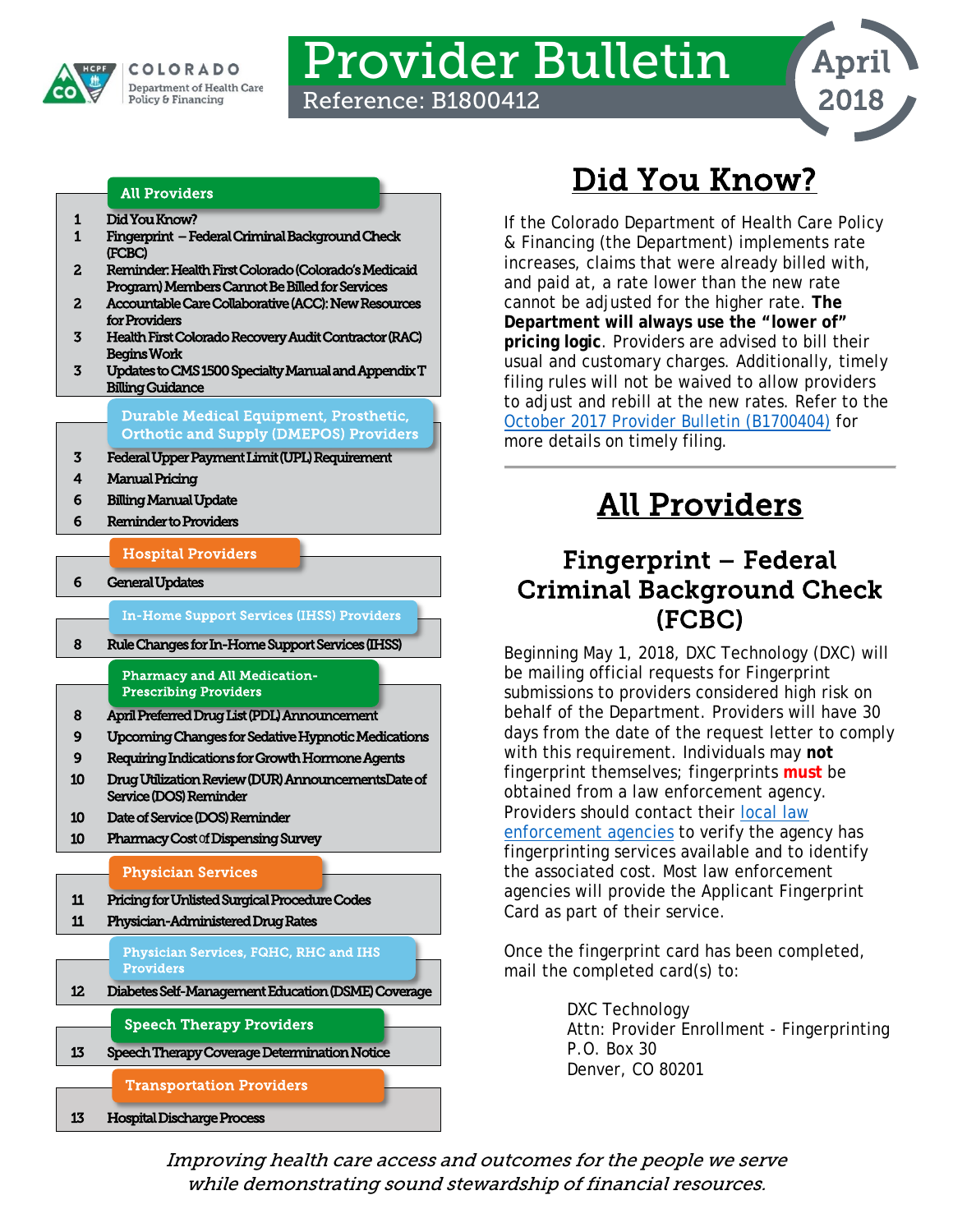Fingerprint cards must be sent by the individual directly to DXC Technology for processing (see address above). Original cards must be sent; copies, faxes, emails or electronic versions will not be accepted.

**Fingerprint cards are currently being accepted. Once the official fingerprint background check notification letter in May has been received, providers are limited to the 30 days from the date of the letter to respond.** 

### <span id="page-1-0"></span>Reminder: Health First Colorado (Colorado's Medicaid Program) Members Cannot Be Billed for Services

It is important that all health care providers know that **Health First Colorado members cannot be billed for services covered by Health First Colorado.**

Federal statutes and regulations provide that state Medicaid agencies must limit provider participation to those who will accept Medicaid reimbursement as "payment in full" (42 C.F.R. §447.15). Providers must participate in the state Medicaid agency to be reimbursed for covered services. Further, state Medicaid member payments are limited to **state-defined cost sharing arrangements** (42 U.S.C. §1396a (a)(14)). State Medicaid cost sharing arrangements are limited to established co-pays for services received.

Colorado law (C.R.S. 25.5-4-301(II)), provides that no Health First Colorado member shall be liable for the cost, or the cost remaining after payment by Health First Colorado, Medicare or a private insurer, of medical benefits authorized under Title XIX of the Social Security Act. This law applies whether or not Health First Colorado has reimbursed the provider, whether claims are rejected or denied by Health First Colorado due to provider error and **whether or not the provider is enrolled with Health First Colorado**. This law applies even if a Health First Colorado member agrees to pay for part or all of a covered service.

Payment may be collected from or billed to a Health First Colorado member only if the service rendered is not covered by Health First Colorado. In this situation, the Department strongly recommends that providers obtain a statement signed by the Health First Colorado member acknowledging that the specific service is not a Health First Colorado-covered benefit and agreeing to pay. Questions regarding whether or not a service is covered by Health First Colorado may be referred to the [Provider Services Call Center](https://www.colorado.gov/pacific/sites/default/files/Provider%20Call%20Center%20Cheat%20Sheet.pdf) at 1-844-235-2387.

For more information about this policy, visit the Policy Statement: Billing Health First Colorado Members for [Services web page.](https://www.colorado.gov/pacific/hcpf/policy-statement-billing-medicaid-members-services)

### <span id="page-1-1"></span>Accountable Care Collaborative (ACC): New Resources for Providers

The next iteration of the Accountable Care Collaborative is scheduled to begin July 1, 2018. The goals of the next phase are to improve member health and reduce costs.

The Department continues to prepare for the implementation of the next phase of the ACC and is working hard to ensure a smooth transition of the program. For a timeline of the major activities, visit the ACC [Phase 2 web page.](http://www.colorado.gov/hcpf/accphase2) New webinars and fact sheets for providers, including contracting guidance, are also available on this page.

Additionally, interested parties can [submit questions using the ACC Phase II Question Form](https://www.colorado.gov/hcpf/acc-phase-ii-question-form) on the ACC Phase 2 web page. The Department will not be able to respond directly to all inquiries, but will use the questions submitted to tailor upcoming communications and resources.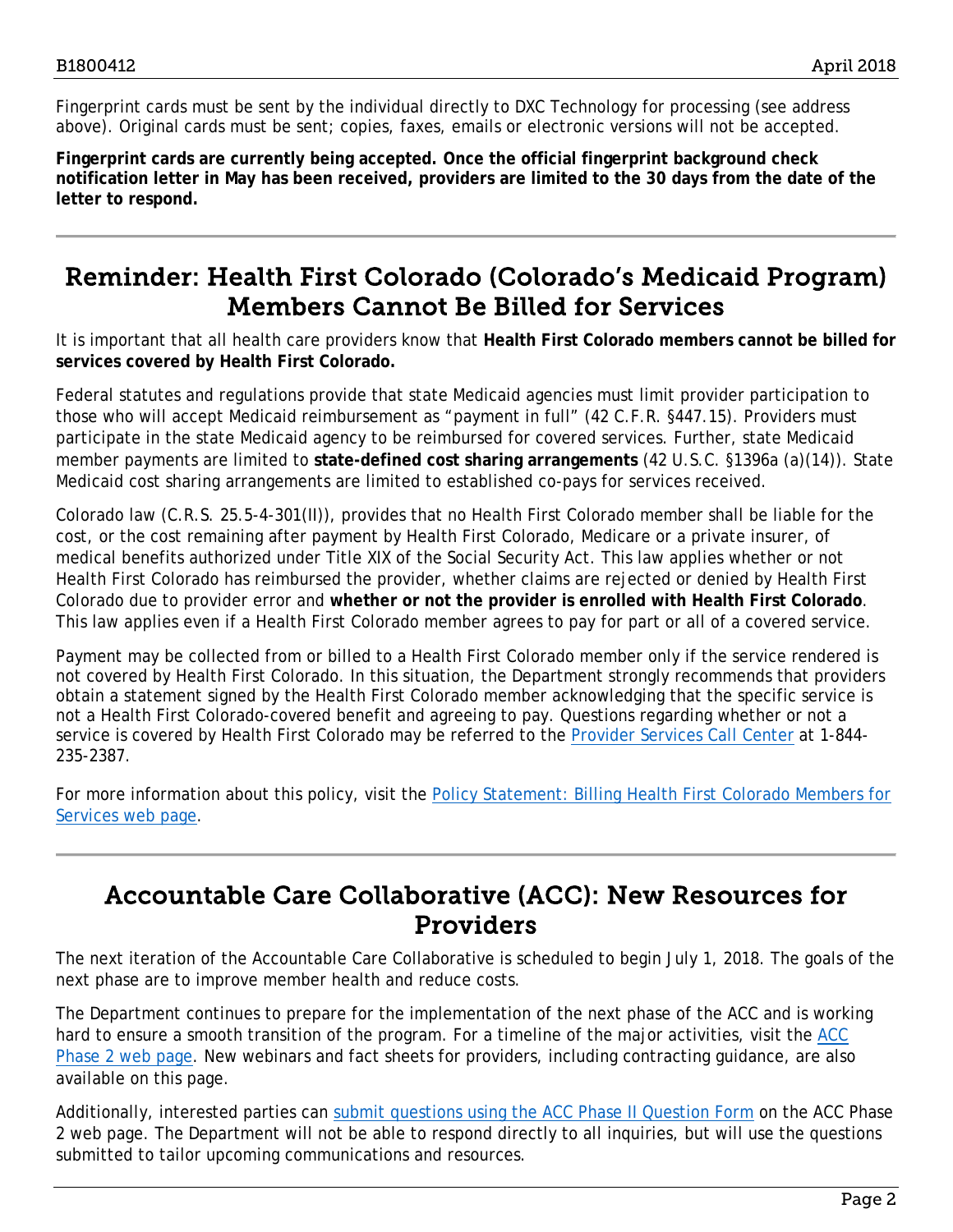### <span id="page-2-0"></span>Health First Colorado Recovery Audit Contractor (RAC) Begins Work

In compliance with Section 6411(a) of the Affordable Care Act, the Department has contracted with Health Management Systems, Inc. (HMS) to serve as its RAC to conduct post-payment reviews of claims submitted for fee-for-service and managed care services. This is a federally-mandated contract program. In February, HMS began reviews to identify overpayments and assist the Department in recovering any overpayments made to providers for Health First Colorado and CHP+ medical claims.

The RAC audits claims from as far back as seven years (84 months) from the date the claim was originally paid, and this lookback period applies to **all claim and provider types**.

All providers are encouraged to update their contact information using the **HMS RAC** [Provider Portal,](https://ecenter.hmsy.com/) even if they have not received a letter that they are in an active audit. This insures the letters get to the preferred address and personnel. Providers that have access to the HMS Provider Portal already for other contracts will need to register for HMS RAC Provider Portal to have access to the RAC audit information.



The [HMS RAC Provider Portal](https://ecenter.hmsy.com/) is a tool that providers can use to track the progress of their audits and add contact information that is specific to RAC correspondence. **This is separate from the DXC Provider Web Portal.** If a provider does not update

address and contact information in the HMS portal, all correspondence will go to the provider's service address listed in the Colorado interChange.

Visit the [Recovery Audit Contractor \(RAC\) Program web page](https://www.colorado.gov/pacific/hcpf/recovery-audit-contractor-rac-program) for resources and information available for providers. HMS has also published a number of resources for providers including a [webinar](https://hmsonline.webex.com/hmsonline/ldr.php?RCID=1a9900e90c3e4cece3f0d47cd4034012) and [FAQs.](http://hms.com/wp-content/uploads/2017/07/CO-RAC-FAQs.pdf) For more information, visit the [HMS Colorado RAC web page.](http://hms.com/us/co-providers/home/)

Contact RAC HMS Provider Services (available Monday – Friday, 8 a.m. - 5 p.m. MT) at 877-640- 3419.

### <span id="page-2-1"></span>Updates to CMS 1500 Specialty Manual and Appendix T Billing Guidance

The Department has recently updated the [CMS 1500 Specialty Manual](https://www.colorado.gov/pacific/sites/default/files/CMS1500_Specialty_Manuals%20v1_3_1.pdf) and [Appendix T](https://www.colorado.gov/pacific/sites/default/files/Appendix%20T-CMH%20Serv%20Prog%20v1_4.pdf) billing guidance, which are now available to providers on the [Billing Manuals web page.](https://www.colorado.gov/hcpf/billing-manuals) The changes made to the billing guidance reflect changes made to the [Uniform Services Coding Standards,](https://www.colorado.gov/pacific/hcpf/mental-health-rate-reform-0) as well as general clean up.

Contact Stacey Davis at [Stacey.Davis@state.co.us](mailto:Stacey.Davis@state.co.us) with any questions.

# <span id="page-2-3"></span>Durable Medical Equipment, Prosthetic, Orthotic and Supply (DMEPOS) Providers

### Federal Upper Payment Limit (UPL) Requirement

<span id="page-2-2"></span>As of January 1, 2018, Health First Colorado is required to comply with the Consolidated Appropriations Act [of 2016](https://www.congress.gov/bill/114th-congress/house-bill/2029/text?q=%7B%22search%22%3A%5B%22public+law+114-113%22%5D%7D&r=1) (Section 503) which limits Federal Medicaid reimbursement to states for DME to Medicare payment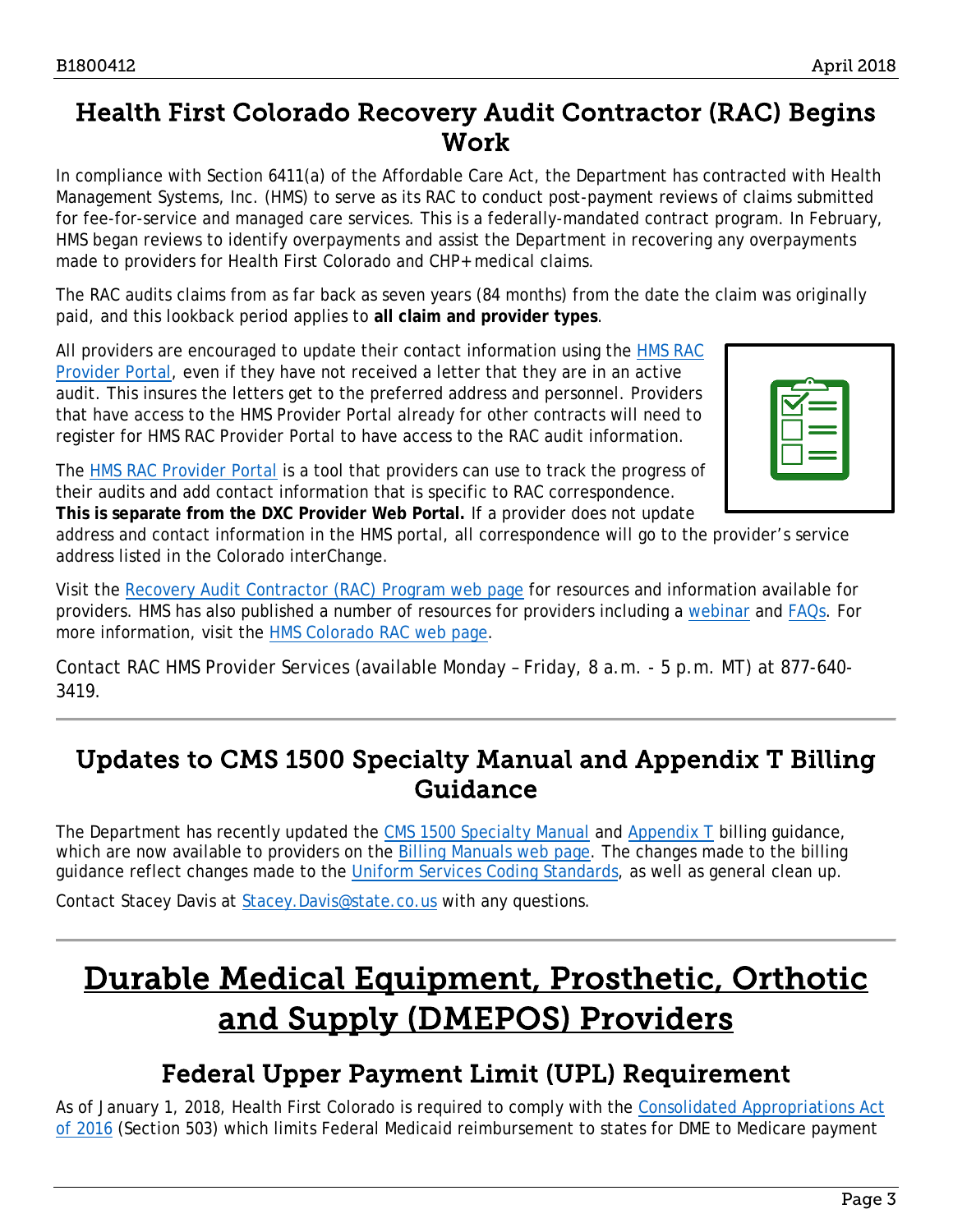rates. The original effective date was January 1, 2019, but the [Cures Act](https://www.congress.gov/bill/114th-congress/house-bill/34/text?q=%7B%22search%22%3A%5B%22public+law+no%3A+114-255.%22%5D%7D&r=1) (Section 5002) moved the effective date up by one year.

In December 2017, the Centers for Medicare & Medicaid Services (CMS) held a webinar that provided some guidance on complying with the DME limit. The Department continues to work with CMS to resolve outstanding questions regarding this compliance.

About the UPL:

- 1. Orthotics, prosthetics, and disposable supply codes are **not** included.
- 2. Only DME codes beginning with A, E and K are included.
- 3. If the DME code was not billed/paid by both Medicare and Health First Colorado during the prior calendar year, it is not included.
- 4. Medicare's DME competitive bid codes are not excluded.
- 5. Oxygen and some oxygen supplies are included. Per CMS, as oxygen cannot be utilized by a member without the accompanying supplies, they are an integral component of oxygen.

The Department received the final UPL code list near the end of February 2018.



Based on our reimbursement analysis, the Department anticipates there will be reductions to some of the impacted codes, with the largest impact applying to oxygen. There may be some codes that will increase. The Department is discussing (both internally and with stakeholders) possible mitigation strategies. Mitigation possibilities may be limited by Federal and State regulation and budgetary restrictions.

Additional information will be published as it becomes available.

## Manual Pricing

#### <span id="page-3-0"></span>**Rate Increase**

The state fiscal year (FY) 2017-18 Long Bill granted a 1.402% rate increase for DMEPOS, effective July 1, 2017. Codes with a fee schedule rate have been reprocessed at the new, higher rate, but the manually priced codes will continue to be reprocessed by DXC over the next month or so.

The following are the new manually priced percentages for manufacturer suggested retail price (MSRP) and invoice methodologies.

MSRP less 18.33%

Invoice plus 19.50%

The DMEPOS Billing Manual and the Code of Colorado Regulations, 10 CCR 2505-10, Section 8.590.7, will be updated to reflect the new percentages.

#### **Billing Process Change – By Invoice**

As of July 2018, A9901 will no longer be used for Invoice Manual Pricing. The percentage above the Invoice cost will be calculated in line with the base code, similar to how MSRP works.

Example of current process, maximum allowable:

E1399 UB \$1000 (actual invoice cost)

A9901 UB \$195.00 (19.50% of the invoice cost)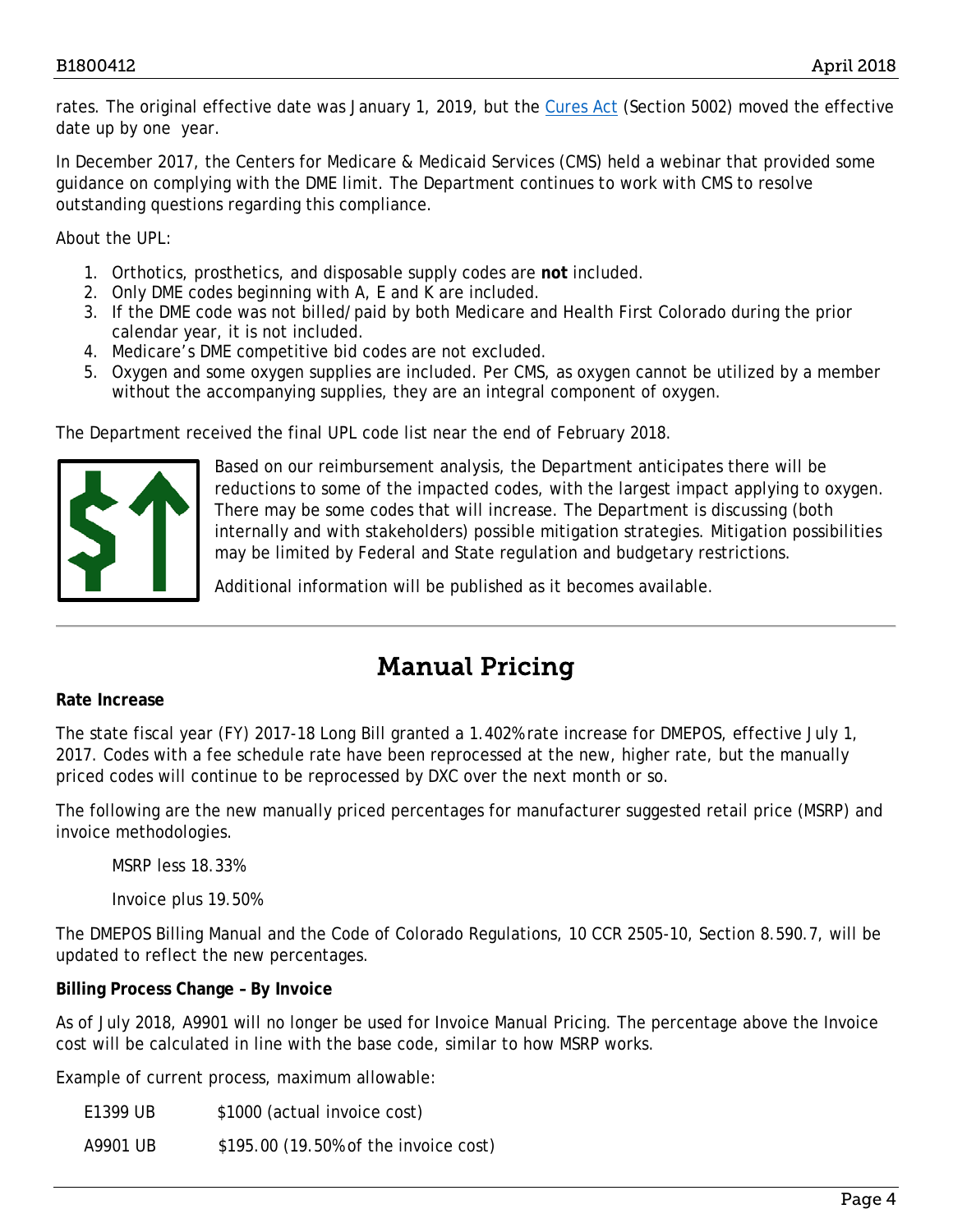Process beginning July 2018, maximum allowable:

E1399 UB \$1195.00 (actual invoice cost + 19.50%)

- The claims' submitted charge/billed amount should reflect the Usual and Customary charge (U&C)\*
- The math for calculating the maximum allowable must be shown. It may be added to the invoice or a separate attachment. Using the above example:
	- $\circ$  \$1000 x 1.195 = \$1195.00, or
	- o \$1000 x .195 = \$195.00 + \$1000 = \$1195.00
	- $\circ$  If the full quantity on the invoice was not provided to the member (i.e. a bulk order), a breakdown of the cost per unit multiplied by the quantity provided must be shown. In the instance where a manufacture puts the cost per unit on their invoice, the per unit price calculation does not need to be shown. However, the unit price does need to be multiplied by the quantity provided.
- After verifying the calculation, claims processors will price the claim at the lower of \*U&C or (actual invoice cost + the percentage).

\***U&C**: What a provider would charge the general public for the product.

### **Calculations**

For manually priced codes, claim processors apply the percentage **last** when calculating the maximum allowable.

For both MSRP and Invoice methodologies, please use caution when multiplying by a percentage. Best practice is to apply the percentage **last**. If your claim has more than one unit on it and you multiply a single unit by the percentage before multiplying by the total units, it is recommended that you retain **no less** than four digits after the decimal. Even with a four-decimal place retention, due to rounding discrepancies, the final total may not be accurate.

| Example:                                                | <b>B4100 UB</b> |                                                           |
|---------------------------------------------------------|-----------------|-----------------------------------------------------------|
|                                                         | 130 units       |                                                           |
|                                                         | \$0.67 per unit |                                                           |
|                                                         |                 |                                                           |
| Percentage applied last:                                |                 | $$0.67 \times 130 = $87.10$                               |
|                                                         |                 | $$87.10 \times 1.195 = $104.08$                           |
|                                                         |                 |                                                           |
| 2 decimal places retained: $$0.67 \times 1.195 = $0.80$ |                 |                                                           |
|                                                         |                 | $$0.80 \times 130 = $104.00$                              |
|                                                         |                 |                                                           |
|                                                         |                 | 4 decimal places retained: $$0.67 \times 1.195 = $0.8007$ |
|                                                         |                 | $$0.8007 \times 130 = $104.09$                            |

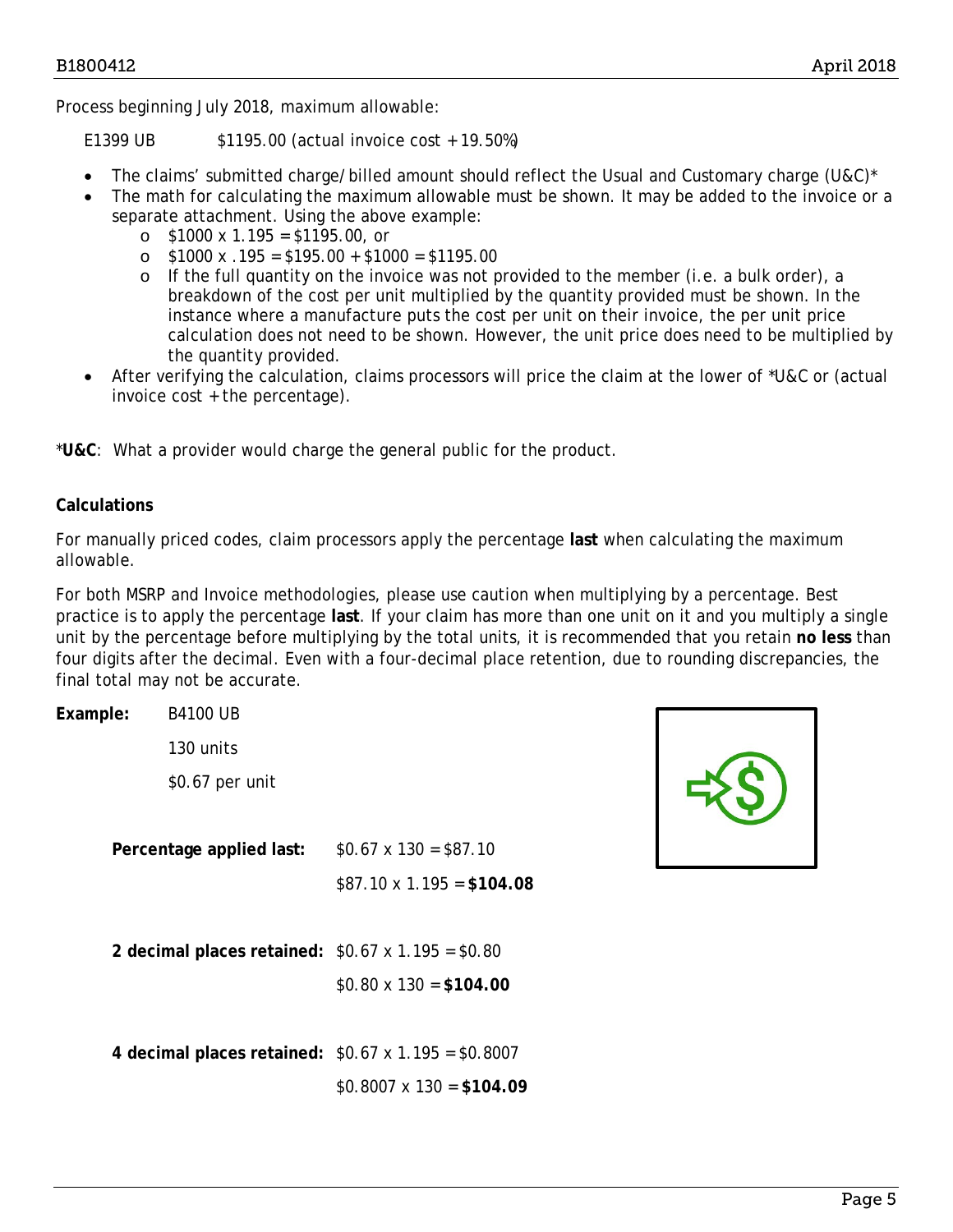### Billing Manual Update

<span id="page-5-0"></span>The Department is working to update the [DMEPOS Billing Manual.](https://www.colorado.gov/pacific/sites/default/files/DMEPOS%20Billing%20Manual%20v1_1.pdf) Once published, please refer to the Revision Log at the end of the manual for a full list of updates and their associated page numbers.

### Reminder to Providers

#### <span id="page-5-1"></span>**Claims Must Match Documentation**

The Department would like to remind DMEPOS providers that delivery documentation such as delivery tickets and shipping invoices must match the date of service billed and entered on claims pursuant to state and federal audit requests.

<span id="page-5-3"></span>Contact [HCPF\\_DME@state.co.us](mailto:HCPF_DME@state.co.us) with questions.

# Hospital Providers

### General Updates

#### <span id="page-5-2"></span>**INPATIENT HOSPITAL**

#### **State Requirements to Receive the Medicare Low Volume Payment (LVP) Adjustment in Hospital's Medicare Base Rate**

The Bi-Partisan Budget Act of 2018 which was signed into law on February 9, 2018, extended Medicare low-



volume hospital payments through 2022. Current low volume payments will continue unchanged requiring less than 1,600 discharges during the fiscal year to qualify. According to the February 28, 2018, **[mlnconnects newsletter](https://www.cms.gov/Center/Provider-Type/All-Fee-For-Service-Providers/Downloads/Medicare-Expired-Legislative-Provisions-Extended.pdf)**, CMS will be re-issuing Table 14 at some point. The Department uses Table 14 to compute the LVP in the Medicare Base Rate which is the starting point for the Medicaid Base Rate. For a provider to receive LVP in the Medicare Base Rate, two things must happen:

- 1. **Hospitals must be in contact with their Fiscal Intermediaries (Novitas or WPS) as soon as possible to receive Medicare LVP this year (FY 2018):** For hospitals that qualified for the low-volume adjustment in FY 2016-17, this written verification could be a brief letter stating that the hospital continues to meet the low-volume hospital distance criterion as documented in a prior low-volume hospital status request. Again, refer to the **[mlnconnects newsletter](https://www.cms.gov/Center/Provider-Type/All-Fee-For-Service-Providers/Downloads/Medicare-Expired-Legislative-Provisions-Extended.pdf)** for more information.
- 2. **The State will then have to request updated DRG Disclosures from the fiscal intermediaries in order to officially grant LVP to hospitals** not participating in the CMS Rural Community Hospital Demonstration.

Contact Diana Lambe at [Diana.Lambe@state.co.us](mailto:Diana.Lambe@state.co.us) with further questions.

#### **OUTPATIENT HOSPITALS**

**Monthly Enhanced Ambulatory Patient Groups (EAPG) Meetings**

Starting February 9, 2018, the Department moved the biweekly EAPG Meetings to monthly meetings. These meetings are intended to be an informal discussion where the Department and its hospital providers can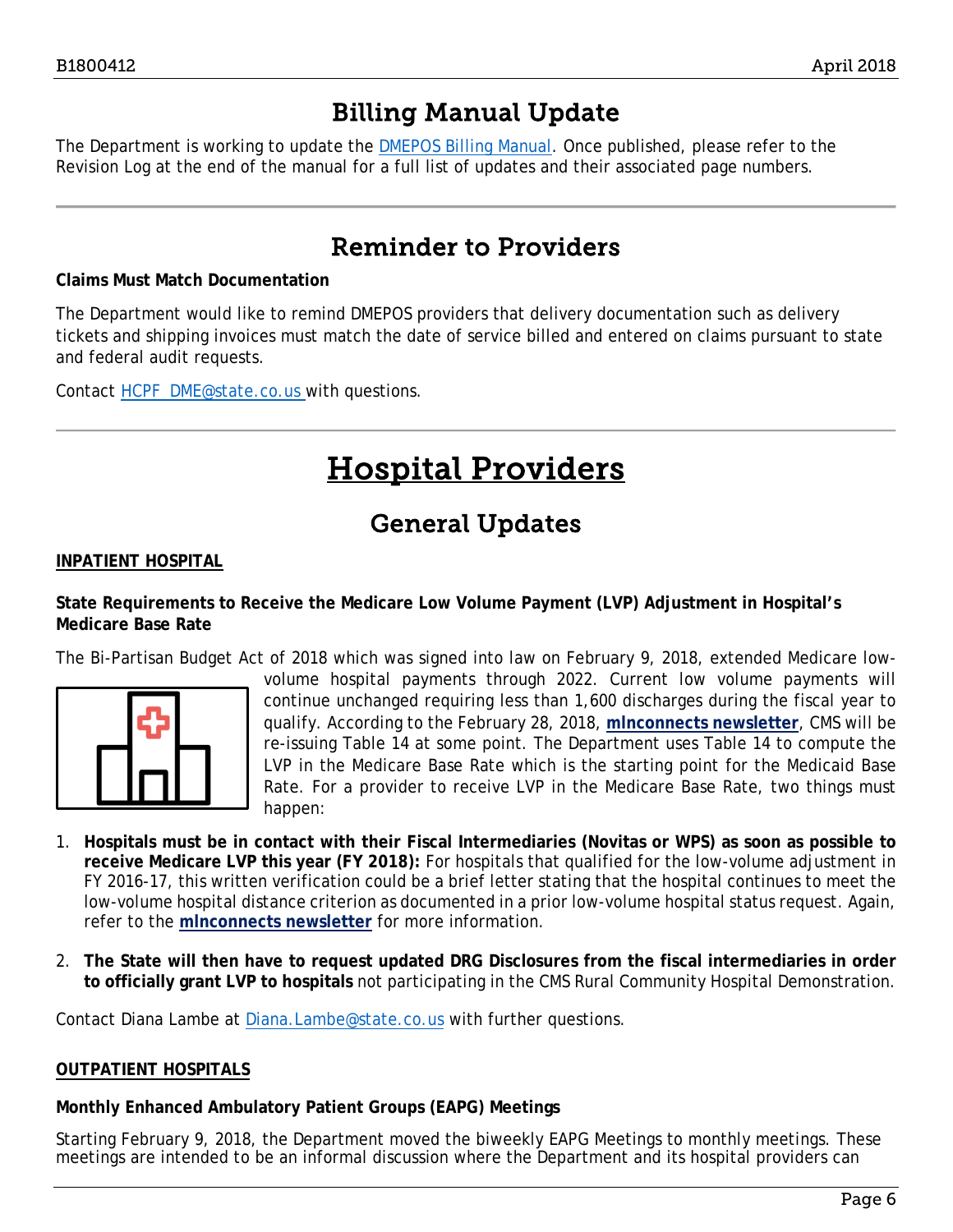discuss issues relating to billing, payment, and/or the EAPG methodology in general. For recordings of previous meetings, related meeting materials and the current schedule for future meetings, visit the [Outpatient Hospital Payment web page.](https://www.colorado.gov/pacific/hcpf/outpatient-hospital-payment) The next meeting will be on May 4, 2018. Please note that there are currently no meetings scheduled for April 2018.

**Note: Starting March 30, 2018, EAPG Meetings have been rescheduled to a new time. EAPG Meetings will now be held from 1 - 3 p.m.** 

Contact Andrew Abalos at [Andrew.Abalos@state.co.us](mailto:Andrew.Abalos@state.co.us) or 303-866-2130 for any questions regarding the new EAPG rates or the EAPG methodology in general.

#### **Mass Adjustment of Xerox EAPG Claims Update**

The Department and DXC are concluding testing for claims processed through the Xerox legacy system which should have been paid using the EAPG methodology. The Department began reprocessing these claims in mid-March 2018. Due to the claim volume, this process will take several weeks to complete. The Department will be closely monitoring the results to ensure that unexpected takebacks do not occur -- if claims do not process as expected, the Department may delay the reprocessing.

For continuing up to date information regarding the scheduling of mass adjustments on EAPG claims, please review the information found on the [Outpatient Hospital Payment web page](https://www.colorado.gov/pacific/hcpf/outpatient-hospital-payment) or attend the Monthly EAPG Meetings.

Contact Andrew Abalos at [Andrew.Abalos@state.co.us](mailto:Andrew.Abalos@state.co.us) or 303-866-2130 for assistance in identifying claims which have been adjusted.

#### **Outpatient Cost Settlements**

Beginning March 19, 2018, issues and inquires related to Outpatient Cost Settlements will be handled by Andrew Abalos. Contact Andrew Abalos at [Andrew.Abalos@state.co.us](mailto:Andrew.Abalos@state.co.us) or 303-866-2130.

#### **SPECIALTY HOSPITALS**

#### **Meetings**

The next Specialty Hospital Meetings regarding the Budget Neutral Rate will be April 6, 2018, from 1 - 2 p.m. Contact Elizabeth Quaife at [Elizabeth.Quaife@state.co.us](mailto:Elizabeth.Quaife@state.co.us) with questions, concerns or feedback.

For more information, visit the Specialty Hospital section on the [Hospital Engagement Meetings web page.](https://www.colorado.gov/pacific/hcpf/hospital-engagement-meetings)

**Note: Starting May 4, 2018, the Specialty Hospital Meetings will move to a new time. Specialty Hospital Meetings will be held from 3 - 4 p.m.** 

#### **ALL HOSPITAL PROVIDERS**

#### **Hospital Engagement Meetings**

The Department hosted multiple Hospital Engagement Meetings in 2017 to discuss current issues regarding payment reform and operational processing moving forward. The next meeting is scheduled for **Friday, May 4, 2018, from 9:00 a.m. - 12:00 p.m. at 303 E. 17th Ave., Denver, Conference Room 7B & 7C.**

[Sign up to receive the Hospital Engagement Meeting newsletters.](https://visitor.r20.constantcontact.com/manage/optin?v=001HfxrbpGNWZ0lZnPp6t3PG2s9XPNl8ZvgFdjsKvSnhIy8z9JmHyp6DeoLJ3saT6x0SeqRR1ub149uoXxe1ok4jTzfMSQ0BN7S5vcLiRO7gdY%3D)

**Registration for the Hospital Engagement Meetings are no longer required. Participation can be by conference line, webinar and/or in person.** The agenda for upcoming meetings will be available on our external website approximately one week in advance of each meeting. Visit the [Hospital Engagement](https://www.colorado.gov/pacific/hcpf/hospital-engagement-meetings)  [Meeting web page](https://www.colorado.gov/pacific/hcpf/hospital-engagement-meetings) for more details and the meeting schedule.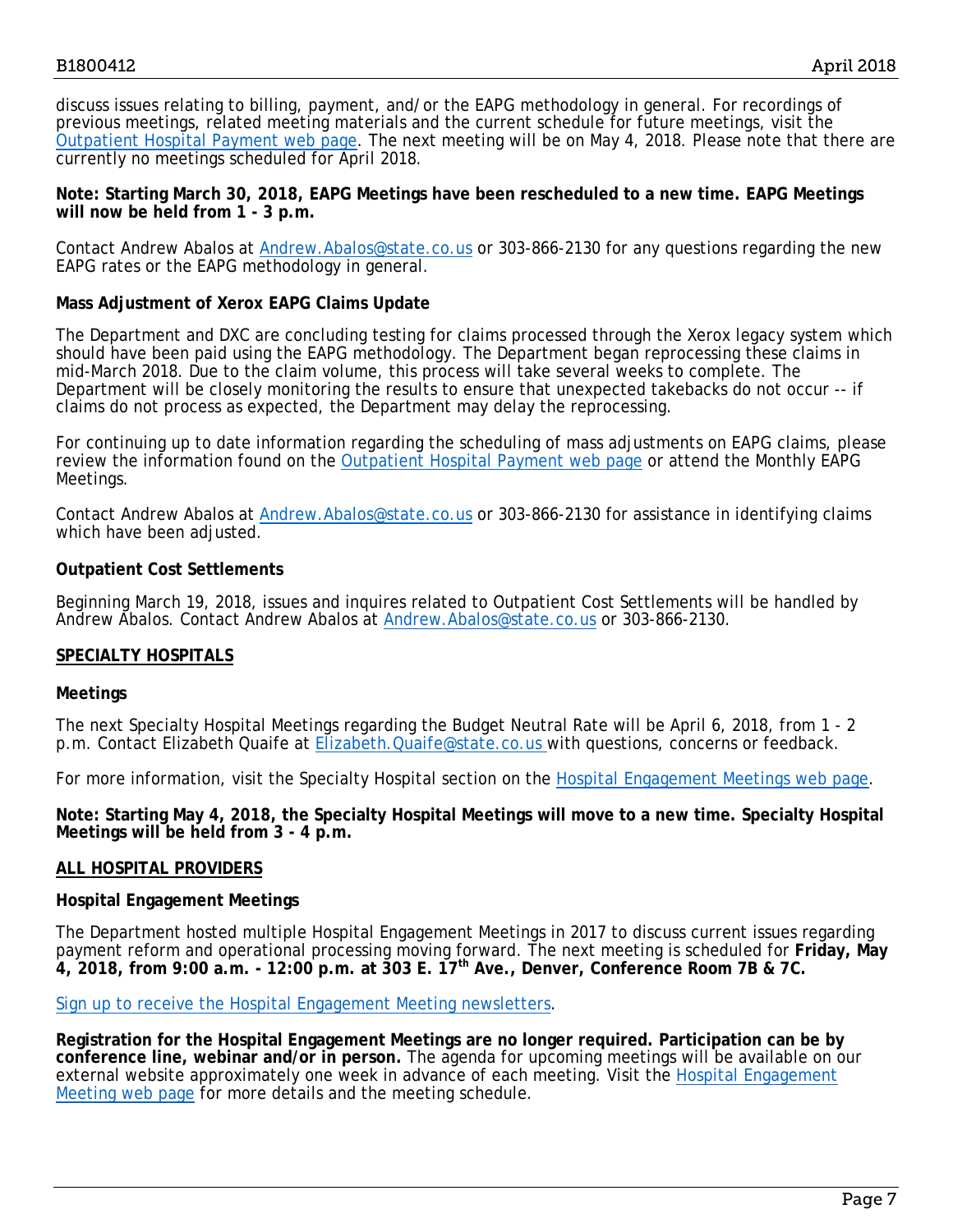Contact Elizabeth Quaife at Elizabeth. Quaife@state.co.us if you have any questions and/or topics that you would like to be discussed at future meetings. Advanced notice will provide the Department's rates section time to bring additional Department personnel to the meetings to address different concerns.

# <span id="page-7-2"></span>In-Home Support Services (IHSS) Providers

### Rule Changes for In-Home Support Services (IHSS)

<span id="page-7-0"></span>The Medical Services Board has approved changes to the rules regarding IHSS effective April 30, 2018. The Department will hold two provider training webinars reviewing the rule changes:

> April 17, 2018 10 - 11:30 a.m. MT [Register for the webinar training here](https://cohcpf.adobeconnect.com/ec7qoda954dv/event/event_info.html)

> April 19, 2018 2:30 - 4 p.m. MT [Register for the webinar training here](https://cohcpf.adobeconnect.com/ec5e90on1po4/event/event_info.html)



This webinar is intended for IHSS provider agency staff to learn about IHSS rule changes, including the new referral process and updated roles and responsibilities. Advanced registration is required. Only one session needs to be attended.

In conjunction with the rule change, IHSS forms have been updated and are available at [Participant Directed Programs –](https://www.colorado.gov/hcpf/participant-directed-programs#IHSS) IHSS Forms. IHSS Agencies should use the new versions moving forward.

Contact Erin Thatcher at [Erin.Thatcher@state.co.us](mailto:Erin.Thatcher@state.co.us) or 303-866-5788 for more information on IHSS.

# <span id="page-7-3"></span><span id="page-7-1"></span>Pharmacy and All Medication-Prescribing Providers

### April Preferred Drug List (PDL) Announcement

The following drug classes and preferred agents will become effective April 1, 2018:

#### **Atypical Antipsychotics**

Preferred products will be: Aripiprazole Tab/ODT/Soln, Clozapine Tab/ODT, Latuda (*with step*), Olanzapine Tab, Quetiapine IR Tab, Risperidone Tab/Soln/ODT, Ziprasidone Cap

#### **Growth Hormone**

Preferred products will be: Genotropin, Norditropin

#### **Insulins (Rapid, Short, Intermediate, Long, Mixtures)**

Preferred products will be: Novolog Vial/Pen, Humulin R Vial, Humulin N Vial, Levemir Vial/Pen, Lantus (with step), Humulin 70/30 Vial, Humalog 50/50 Vial, Humalog 75/25 Vial, Novolog 70/30 Vial/Pen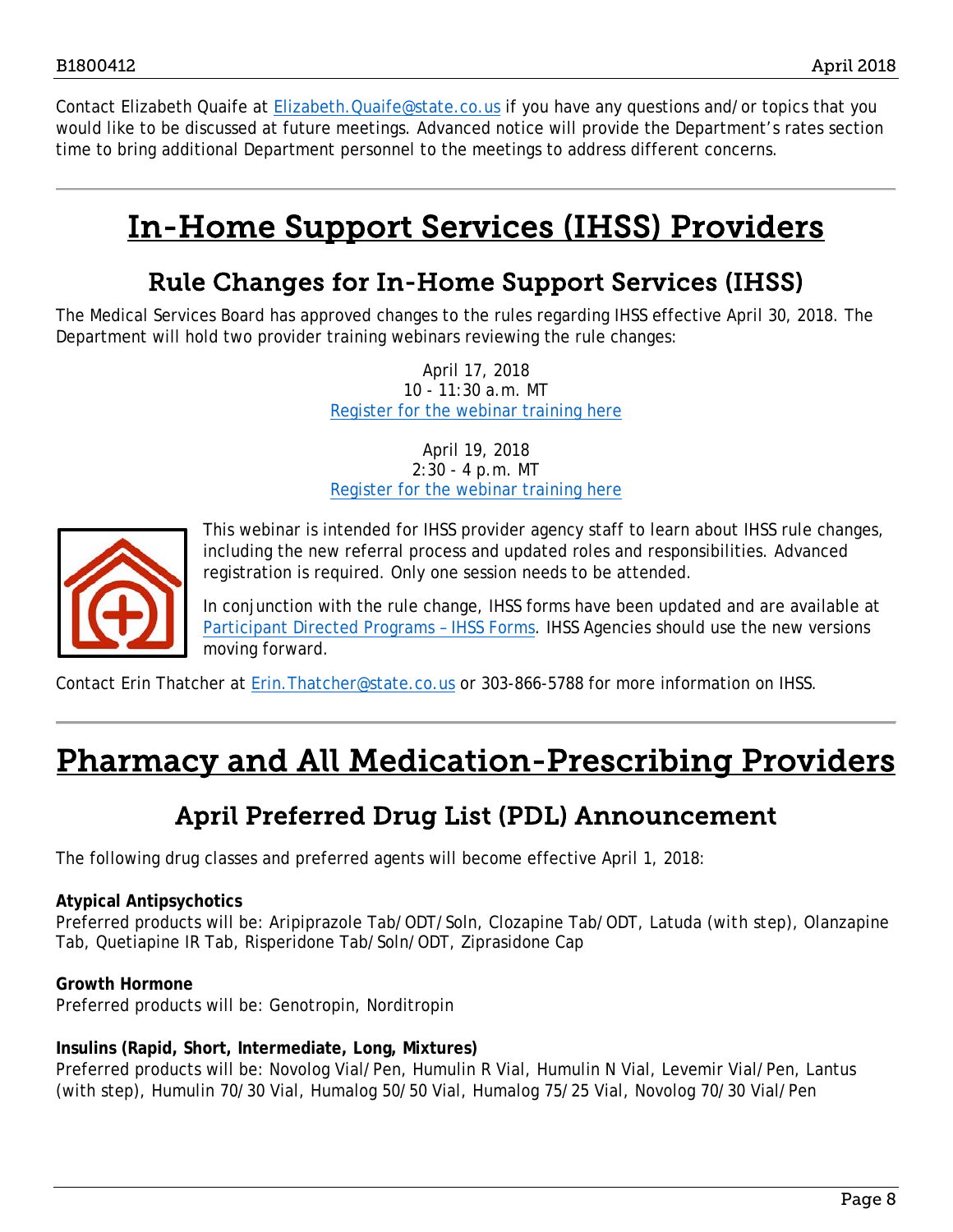#### **Intranasal Corticosteroids** Preferred products will be: Fluticasone propionate, Nasonex (brand name only), Triamcinolone OTC

**Leukotriene Modifiers** Preferred products will be: Montelukast Tab/Chewable

**Multiple Sclerosis Agents** Preferred products will be: Orals: Gilenya (30 count bottle), Tecfidera, Aubagio; Injectables: Avonex, Betaseron, Rebif, Copaxone 20 mg (brand only)

**Neurocognitive Disorder Agents**

Preferred products will be: Donepezil 5mg/10mg Tab/ODT, Exelon Patch (brand name only), Memantine Tab

**Ophthalmic Allergy** Preferred products will be: Cromolyn, Ketotifen, Pazeo, Lastacaft

**Sedative Hypnotics (benzodiazepine and non-benzodiazepine)** Preferred products will be: Eszopiclone, Zaleplon, Zolpidem, Temazepam 15mg and 30mg, Triazolam

#### **Statins and Statin Combinations**

Preferred products will be: Atorvastatin, Pravastatin, Rosuvastatin, Simvastatin

The PDL is posted on the [Pharmacy Resource web page.](https://www.colorado.gov/hcpf/pharmacy-resources) Please refer to this for all the detailed prior authorization criteria.

#### **Pharmacy and Therapeutics Committee Meeting:**

Tuesday, April 10, 2018  $1 - 5$  p.m. 303 E.  $17<sup>th</sup>$  Ave., Denver 7<sup>th</sup> Floor Conference Rooms A, B & C

<span id="page-8-0"></span>The meeting agenda can be found on the [Pharmacy and Therapeutics \(P&T\) web page.](https://www.colorado.gov/hcpf/pharmacy-and-therapeutics-committee)

## Upcoming Changes for Sedative Hypnotic Medications

Effective April 1, 2018, duplicate therapy for sedative hypnotic medications will not be covered. Only one agent in the sedative hypnotic drug class on the Preferred Drug List will be approved at a time. Patients or providers who are concerned that a benzodiazepine agent prescribed for seizures may not be covered with another sedative hypnotic medication prescribed for sleep should contact the Magellan Rx Management Pharmacy Call Center at 1-800-424-5725 for an override. As a reminder, there is no guarantee of reimbursement if patients choose to pay out-of-pocket for medications with rejected claims at the pharmacy.

### Requiring Indications for Growth Hormone Agents

<span id="page-8-1"></span>Effective April 1, 2018, growth hormone agents will require a qualifying diagnosis code for coverage. Coverage will be authorized with clinical history of the following ICD-10 diagnosis codes:

• **Q-87** Prader-Willi Syndrome

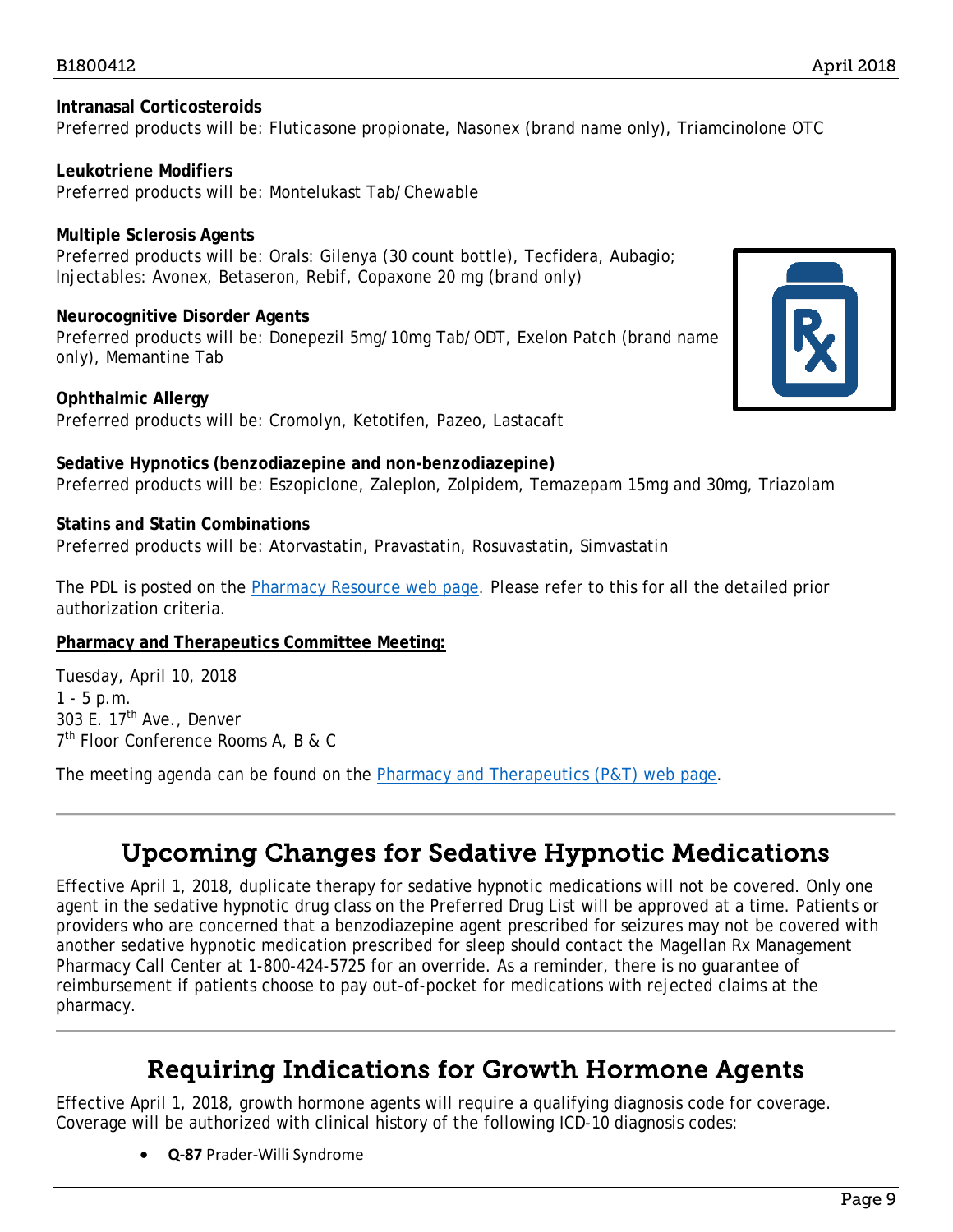- **N18, N19** Chronic renal failure or insufficiency
- **K-96** Turner's Syndrome
- **E-23, E-89.3** Hypopituitarism resulting from pituitary disease, hypothalamic disease, surgery, radiation therapy or trauma
- **R-64, B20** Cachexia associated with AIDS
- **Q-87** Noonan Syndrome
- **K-91.2** Short bowel syndrome

Growth hormones will still be subject to verification of preferred or non-preferred product criteria and qualifying diagnoses will be verified in the claims system through AutoPA.

Contact Jeffrey Taylor at [Jeffrey.Taylor@state.co.us](mailto:Jeffrey.Taylor@state.co.us) for additional information.

### Drug Utilization Review (DUR) Announcements

#### <span id="page-9-0"></span>**DUR Board Member Position Openings**

Do you or somebody you know have a passion for serving Coloradans served by Health First Colorado and availability for a quarterly three-hour meeting where you may contribute your expertise to discussion on medication use criteria for the state of Colorado? If so, the DUR Board is announcing the following openings for new board members:

- One physician board member position
- One pharmacist board member position
- One industry representative board member position

The first meeting will be scheduled in May (date TBD). Contact Brandon Utter at [SSPPS.co](mailto:SSPPS.co-dur@ucdenver.edu)[dur@ucdenver.edu](mailto:SSPPS.co-dur@ucdenver.edu) for more information.

### Date of Service (DOS) Reminder

<span id="page-9-1"></span>

As a reminder, the DOS is the date the prescription was filled by the pharmacy. For auditing purposes, pharmacy providers must be able to substantiate that the DOS submitted on a claim was the date the prescription was filled.

Please see citation to rule for all information that should be included on pharmacy claims:

10 CCR 2505-10, Section 8.800.10.B. Each claim must identify the member, prescribing physician, **date of service**, National Drug Code number of the drug actually dispensed, prescription number, quantity dispensed, days' supply, the Usual and Customary Charge and any other information required by the Department.

Contact Kristina Gould Kristina. Gould@state.co.us with any questions.

### Pharmacy Cost of Dispensing Survey

<span id="page-9-2"></span>Mercer Health & Benefits LLC (Mercer) is conducting a survey on the cost of dispensing prescription drugs to Health First Colorado members. The Department is required to conduct this survey every two state fiscal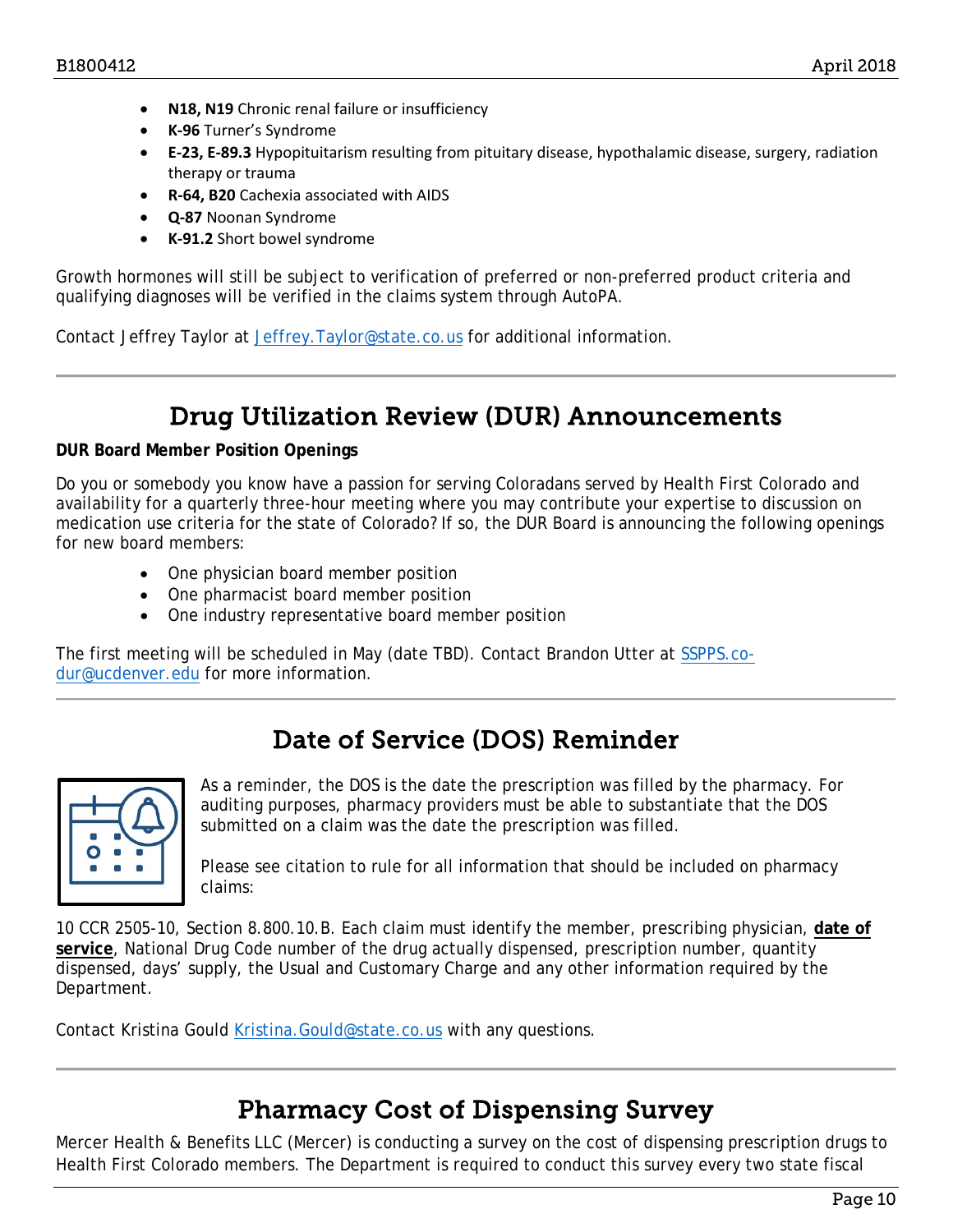years per the Medicaid State Plan. The survey packets were sent to pharmacy providers in March and the responses are due to Mercer by April 23, 2018. The Department strongly encourages pharmacy providers to participate because the survey findings will be a significant factor in reviewing the dispensing fees currently paid to pharmacies.

<span id="page-10-2"></span>Contact Colorado. SMAC@state.co.us with questions related to the survey.

# Physician Services

### Pricing for Unlisted Surgical Procedure Codes

<span id="page-10-0"></span>The Department is aware of pricing issues for unlisted surgery claims and is currently working on a solution to correct the pricing issues. Currently, unlisted surgical procedure codes are pricing at 50 percent of billed charges as an interim solution to this issue. Once the solution is implemented for manually priced surgical services, all claims with DOS on or after March 1, 2017, will be mass adjusted to correct reimbursement. DXC and the Department are working on a resolution.

#### **Billing Bilateral Procedures**

Effective May 1, 2018, the use of modifier 50 to report bilateral procedures will be changed to reflect National Uniform Billing and Coding standards. Previously the Department required bilateral procedures be reported on two lines, with modifier 50 added to the second line. Beginning May 1, 2018, bilateral procedures will be reported on one line by adding modifier 50 to the appropriate procedure code, using one unit of service.



Reimbursement methodology for bilateral procedures, as well as other requirements in the [Medical and](https://www.colorado.gov/pacific/sites/default/files/CMS1500_Medical_Surgical%20v1_3.pdf)  [Surgical Services Billing Manual,](https://www.colorado.gov/pacific/sites/default/files/CMS1500_Medical_Surgical%20v1_3.pdf) will remain unchanged.

Contact Jesse Durfee at [Jesse.Durfee@state.co.us](mailto:Jesse.Durfee@state.co.us) for additional information.

### Physician-Administered Drug Rates

<span id="page-10-1"></span>

The Department will be changing the Physician-Administered Drug rates per the quarterly update requirement. The new rates will take effect for dates of service on or after April 1, 2018. The online fee schedule will be posted before the start of the quarter and can be found under the Physician Administered Drug Fee Schedule dropdown section of the [Provider Rates & Fee Schedule web page.](https://www.colorado.gov/hcpf/provider-rates-fee-schedule)

Contact Sam Gosney at Sam. Gosney@state.co.us with questions.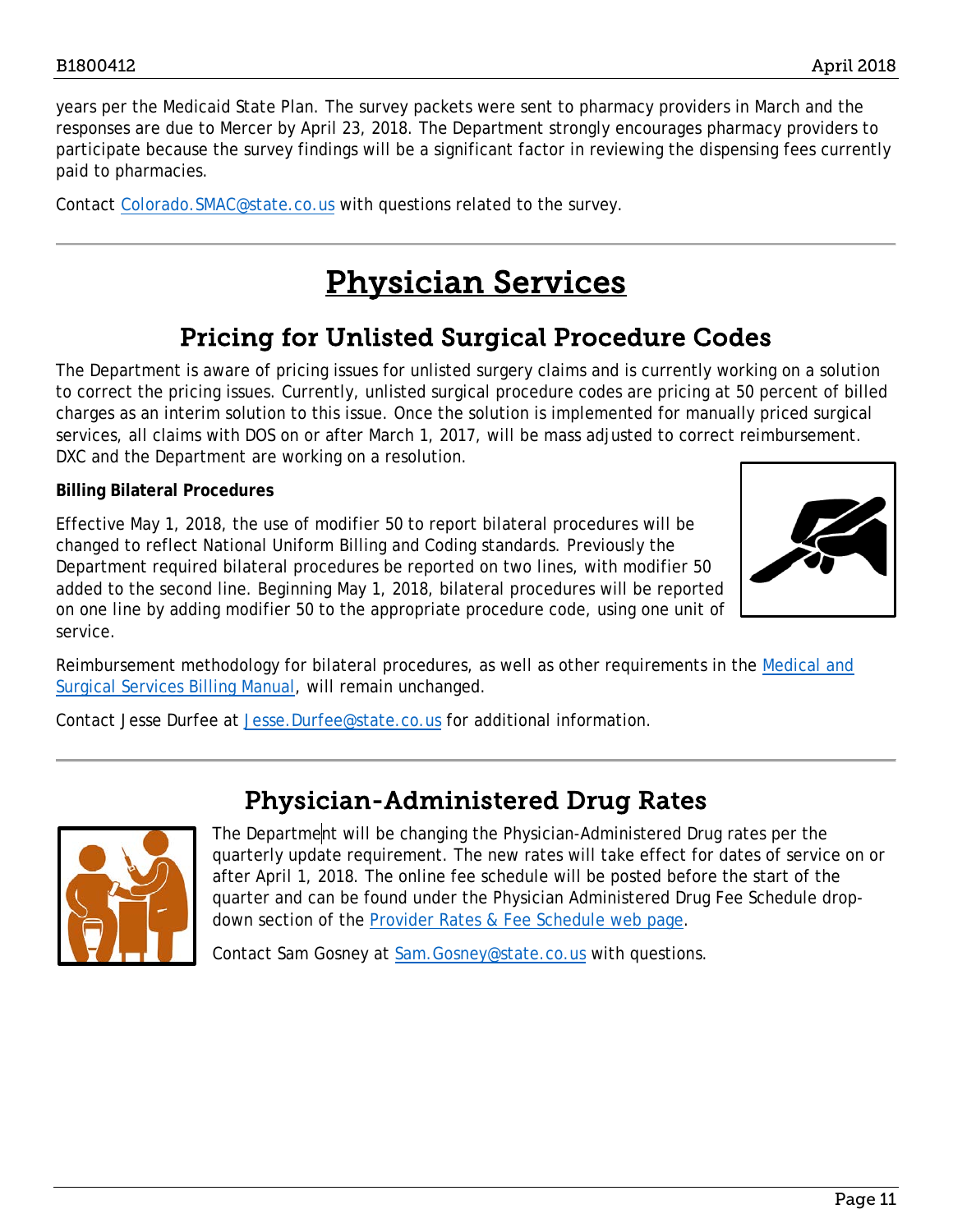# <span id="page-11-1"></span>Physician Services, Federally Qualified Health Clinics (FQHC), Rural Health Clinics (RHC), Indian Health Services (IHS) - FQHC

### Diabetes Self-Management Education (DSME) Coverage

<span id="page-11-0"></span>Providers and entities facilitating or interested in becoming accredited to facilitate DSME, please refer to the [previous bulletin article about the program.](https://www.colorado.gov/pacific/sites/default/files/Bulletin_0715_B1500368.pdf)

The DSME benefit covers:

Up to 10 hours of diabetes-related training within a consecutive 12-month period, which includes:

- One hour for either a group or individual assessment
- Nine hours for group-only diabetes education
- Up to two hours of follow-up training each year after the initial 12-month period

The initial 12-month period begins at the time of submission of the first claim for the benefit. These trainings can be performed in any combination of 30-minute increments.

Information regarding patient eligibility and necessary diagnostic criteria can be found in the [DSME Reimbursement Toolkit.](https://www.colorado.gov/pacific/sites/default/files/DC_CD_Diabetes-Medicaid-DSME-Reimbursement-Toolkit.pdf)



#### **Accreditation**

Providers who would like to become involved with DSME and receive reimbursement for services to Health First Colorado members must first become accredited. CMS recognizes two accrediting organizations: (1) American Diabetes Association's Education Recognition Program (ERP), and (2) American Association of Diabetes Educators' Diabetes Education Accreditation Program (DEAP). The Department requires accreditation from one of these two programs.

For more information about each of these programs, please contact the organizations directly:

- Association of Diabetes Educators (Diabetes Education Accreditation Program) [www.diabeteseducator.org](http://www.diabeteseducator.org/) | 1-800-338-3633 or [education@aadenet.org](mailto:education@aadenet.org)
- American Diabetes Association (Education Recognition Program) [www.diabetes.org](http://www.diabetes.org/) | 1-800-DIABETES

#### **Informing the Department of Accreditation**

In order to receive reimbursement, the Department must be informed once a provider or entity completes accreditation by either of the two programs listed above. [Proof of accreditation must be submitted](https://www.colorado.gov/pacific/hcpf/form/dsme-accreditation-registration) along with one's Provider ID/Health First Colorado ID and National Provider Identification (NPI).

#### **Reimbursement**

Facilities providing DSME can bill using revenue code 0942 and identify the appropriate procedure codes on the claim. Individual providers who render DSME can bill the procedure codes.

The procedure codes for DSME are Healthcare Common Procedure Coding System (HCPCS) codes:

- G0108 (30-minute units, two (2) units per day) for individual counseling
- G0109 (30-minute units, two (2) units per day) for group counseling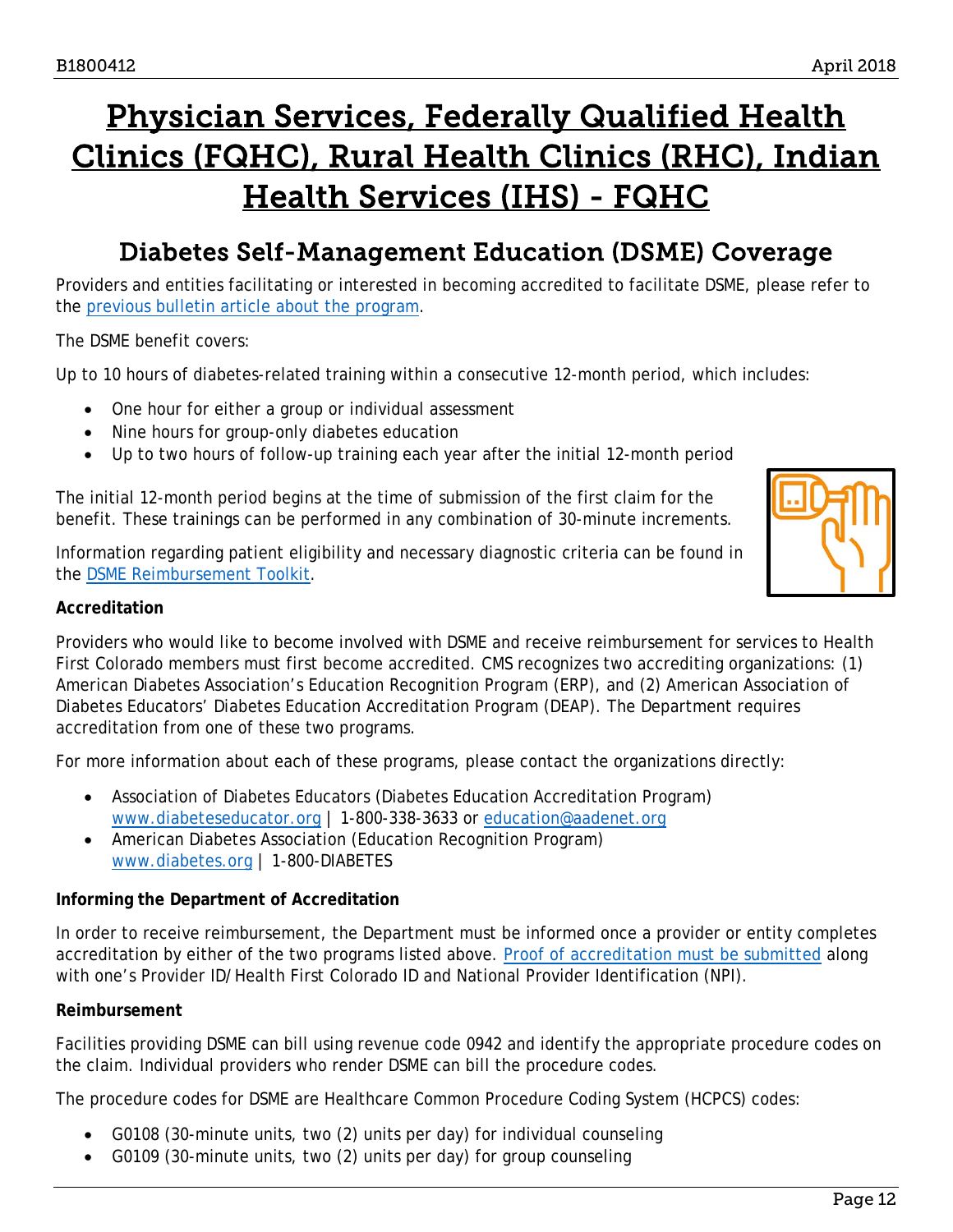Health First Colorado members are only allowed 20 combined units of DSME per year, including up to two combined units of G0108 and up to 18 combined units of G0109.

Per the [Fee Schedule,](https://www.colorado.gov/hcpf/provider-rates-fee-schedule) reimbursement is as follows:

- G0108: \$40.79
- G0109: \$11.20

**Accredited DSME Providers Registered with Health First Colorado**

| <b>American Association of Diabetes</b><br><b>Educators</b> | <b>American Diabetes Association</b>        |
|-------------------------------------------------------------|---------------------------------------------|
| Fort Collins Diabetes Education Program                     | Diabetes Self-Management Education          |
| (Banner Health)                                             | Program (San Juan Family Medicine -         |
|                                                             | Multiple Providers)                         |
| Loveland Diabetes Education Program                         | <b>Axis Health System</b>                   |
| (Banner Health)                                             |                                             |
| Greeley Diabetes Education Program (Banner                  | La Plata Integrated Health (Axis Health     |
| Health)                                                     | System)                                     |
| Wray Community District Hospital                            | Barbara Davis Center for Diabetes (Multiple |
|                                                             | Providers)                                  |
| Dr. Elizabeth Kern                                          | University of Colorado Hospital Diabetes    |
|                                                             | Self-Management Program - Central Campus    |
| Barbara Davis Center for Diabetes (Dr. Peter                | Kit Carson County Health and Human          |
| Gottlieb)                                                   | Services                                    |

Contact Jessica Pekala at [Jessica.Pekala@state.co.us](mailto:Jessica.Pekala@state.co.us) or Richard Delaney at [Richard.Delaney@state.co.us](mailto:Richard.Delaney@state.co.us) with questions or to request more information.

<span id="page-12-2"></span>Call the [Provider Services Call Center](https://www.colorado.gov/pacific/sites/default/files/Provider%20Call%20Center%20Cheat%20Sheet.pdf) at 1-844-235-2387 with any billing questions.

# Speech Therapy Providers

### Speech Therapy Coverage Determination Notice

<span id="page-12-0"></span>Speech therapy using a horse is not a covered State Plan benefit. It is considered experimental and investigational. Providers are prohibited from billing any CPT code for this service.

<span id="page-12-3"></span>Complete billing and policy guidance can be found in the outpatient [speech therapy](https://www.colorado.gov/pacific/sites/default/files/CMS1500_Speech%20v1_4.pdf) manual. Contact Alex Weichselbaum at [Alex.Weichselbaum@state.co.us](mailto:Alex.Weichselbaum@state.co.us) with questions.

# Transportation Providers

### Hospital Discharge Process

<span id="page-12-1"></span>The Department recognizes the challenges with transportation upon discharge from the hospital for many Health First Colorado members.